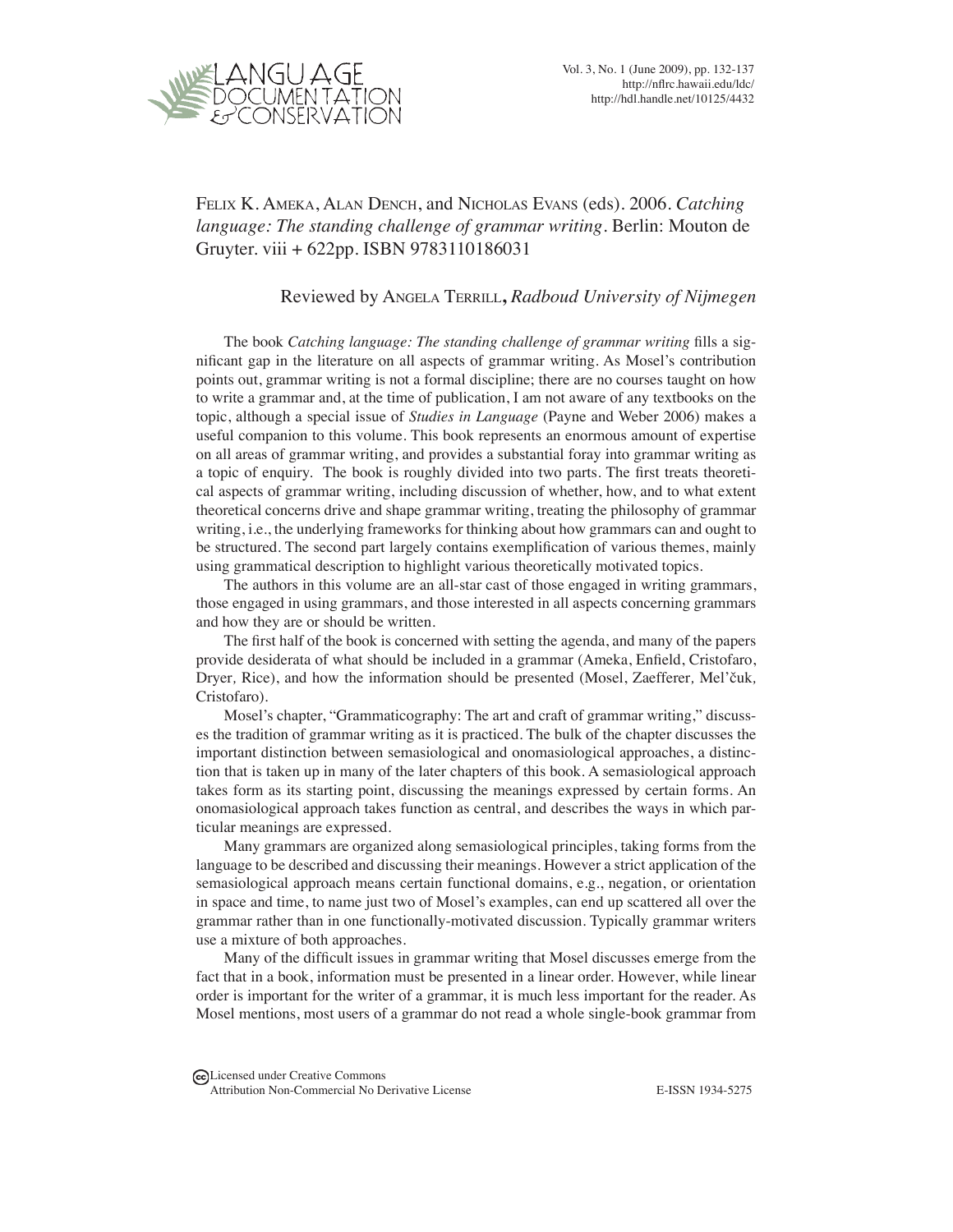start to finish. But this means that the linear order in which information is presented is not as important as the number and usefulness of cross-references. In fact, while the possibilities of digital grammars have not so far been explored (but see Zaefferer's chapter), a grammar presented in a digital format can perhaps avoid the problems of linear ordering altogether. In this case though, cross references are perhaps even more critical.

Felix Ameka in his chapter "Real descriptions: Reflections on native speaker and nonnative speaker descriptions of a language" calls for the "real" description being done by a collaboration of trained native speakers and trained non-native speaker linguists. He gives many cogent examples of shortcomings in work on Ewe by both these types of professionals. In the end, he makes a plea for collaboration, drawing on Mosel's categories of semasiological and onomasiological descriptions: "It might be useful for the non-native speaker to tackle the structural or semasiological aspects while the native speaker contributes the onomasiological aspects. Then the roles can be reversed" (99).

Zaefferer's paper, "Realizing Humboldt's dream: Cross-linguistic grammatography as data-base creation," is concerned with Humboldt's dream of creating a "general comparative grammar based on the firm ground of properly established leading ideas" (113), which Zaefferer approaches with a description of the Cross-linguistic Reference Grammar project, which aims to provide an electronic database of languages created under universally comparable categories. The approach is that a comparative grammar should be "a grammar that describes each phenomenon of each individual language by assigning it its systematic place in the typological space, i.e. the universal space of possible linguistic phenomena" (117). The grammar is to be created on the basis of translation equivalents, described by Zaefferer as "an obvious way of comparing languages" (126). The advantage of this type of approach is freedom from linear ordering of elements, as just discussed. On the other hand the obvious problem with being forced to base the grammar on translation equivalents from an original language means that structures found in the target language that do not occur in the original language will not show up in such a description.

Sonia Cristofaro's paper is entitled "The organization of reference grammars, a typologist user's point of view." The standardization of terminology is taken up only at the end of the paper, but what concerns Cristofaro most is the organization of information within a grammar: a purely form-to-function grammar makes it hard for a user to find information on a specific topic if that information is expressed in an unusual way in the language. Also, the grammar may not provide enough information for a typologist to be able to use the data, either because there may not be enough information about variation within the category, or the organization of the information may fail to reveal how the expression of this category differs or is similar to that in other languages. Again the form-to-function problem as discussed by Mosel is critical: for typologists, at some point comparison has to be functional. Even if a particular morpho-syntactic structure is taken (as opposed to the more common taking of a functional domain as the basis of comparison), a typologist ultimately will be comparing its functional equivalents across languages. Practically speaking, many of the problems discussed in this chapter can be allayed by the grammar writer providing a good subject index, multiple cross-references, and, most critically, a knowledge of the concerns of typology and the general typological character of every functional domain.

Mel'čuk's ambitious paper, "Calculus of possibilities as a technique in linguistic typology," is concerned with the development of a "cross-linguistically viable conceptual

Language Documentation & Conservation Vol. 2, No. 2 December 2008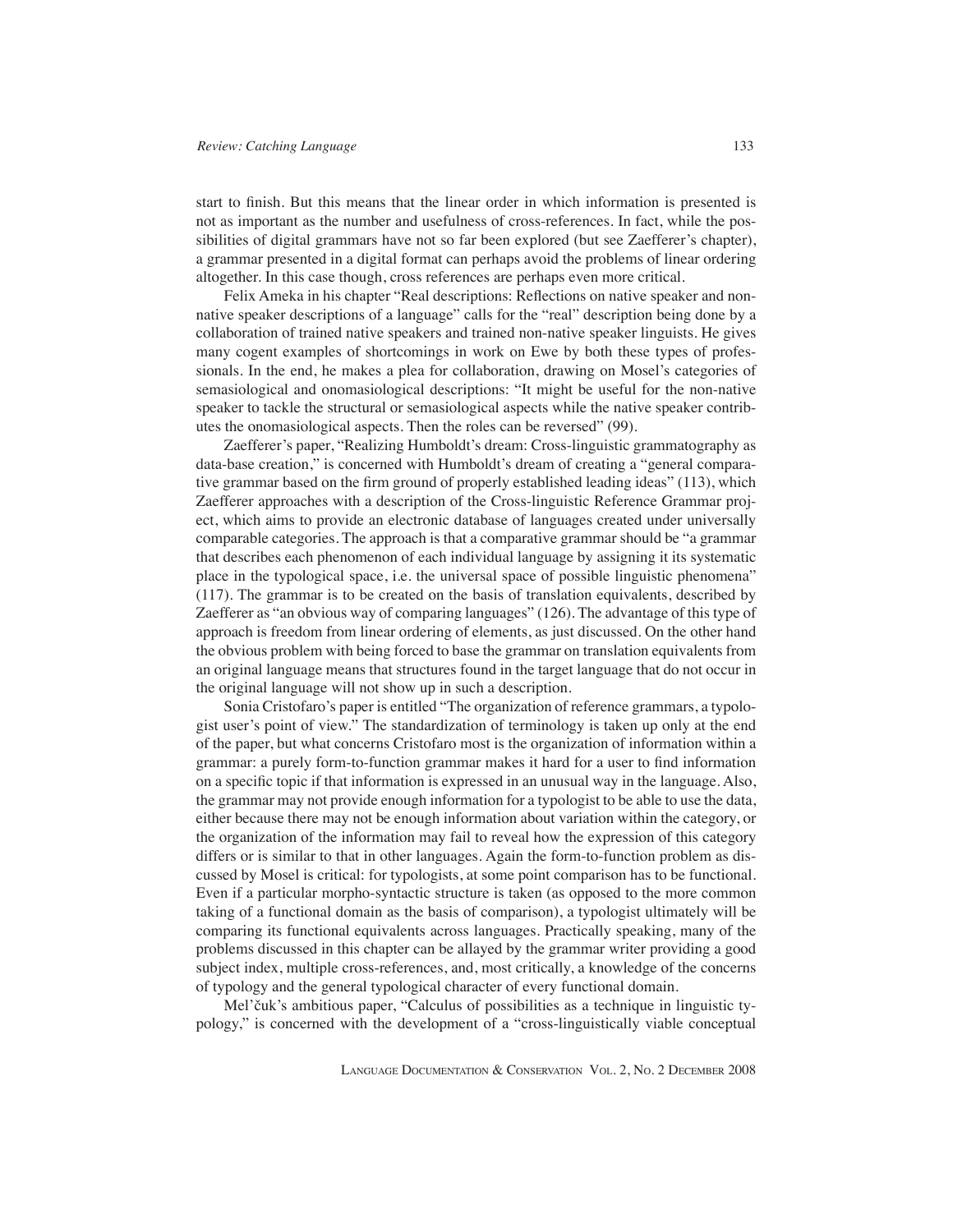system and a corresponding terminological framework" that lies at the interface of grammar writing and typology (171). In order to be able to carry out this type of work, one also needs detailed grammatical information on the features described; Mel'čuk argues with an example from French voice that "a rigorously standardized typological framework can force us to answer questions that previous descriptions have failed to resolve" (171).

 Dryer's paper on "Descriptive theories, explanatory theories, and Basic Linguistic Theory" argues that basic linguistic theory (BLT) has emerged as the majority theoretical framework for describing language, despite the fact that many or most of its practitioners have failed to realize that this is the theoretical framework in which they are operating. Dryer argues that improvements in the theory have followed from the insights, and needs, of typology. Once again, the relationship between grammar writing and typology, as described by Cristofaro, is central to the success of the endeavor. Dryer emphasizes the need to distinguish descriptive theory from explanatory theory, arguing that BLT is the former, not the latter, and thus cannot be criticized for not providing explanations of grammatical facts.

Rice's paper "Let the language tell its story? The role of linguistic theory in writing grammars" takes up where Dryer's leaves off. Her primary concern is with the way in which theory influences linguistic description. This is the first paper to start off explicitly with a question about the genius of a language, although revealing the genius of the language must be the ultimate wish of every grammar writer. Rice also puts fieldwork firmly in center stage, as "it is difficult to talk about writing grammars without talking about fieldwork, as the latter is frequently a prerequisite for the former" (237). Fieldwork is so critical to the enterprise of most grammar writing, but this is the first paper in the volume to have addressed the topic. The bulk of Rice's chapter is concerned with a demonstration that because of her formal background her descriptive work on Slave had a depth and scope that would otherwise have not been possible. At the same time, one must be aware that "The theory informs and shapes, but does not control" (262).

LaPolla and Poa's paper, "On describing word order," argues that "we should not assume that there are universal categories of grammatical relations, and that word order in all languages can be explained using them" (270). Their paper concerns word order and grammatical relations using English, Chinese, and Tagalog as examples to show that the extent to which the concept of subject is grammaticalized as a grammatical category differs in these languages, and therefore the extent to which one can truly describe a language as being SVO, SOV, or whatever differs among languages enough to make such descriptions problematic. This paper is an example of fine-grained description informing on and being informed by particular theoretical frameworks, as was evident also in Dryer's and Rice's papers.

Enfield's and Schultze-Berndt's papers discuss the thorny divide between grammar and lexicon. Enfield's paper, "Heterosemy and the grammar-lexicon trade-off," aims to shed light on the question of how to deal descriptively with regular alternations between word classes of particular lexical items: is this an area to be treated in the grammar or the lexicon? Schultze-Berndt's paper "Taking a closer look at function verbs: Lexicon, grammar, or both?" makes a similar point that some elements of a language straddle the boundary between grammar and lexicon, using the example of function verbs—verbs occurring both as simple predicates and as parts of complex predicates (e.g., *take* in *take a walk* and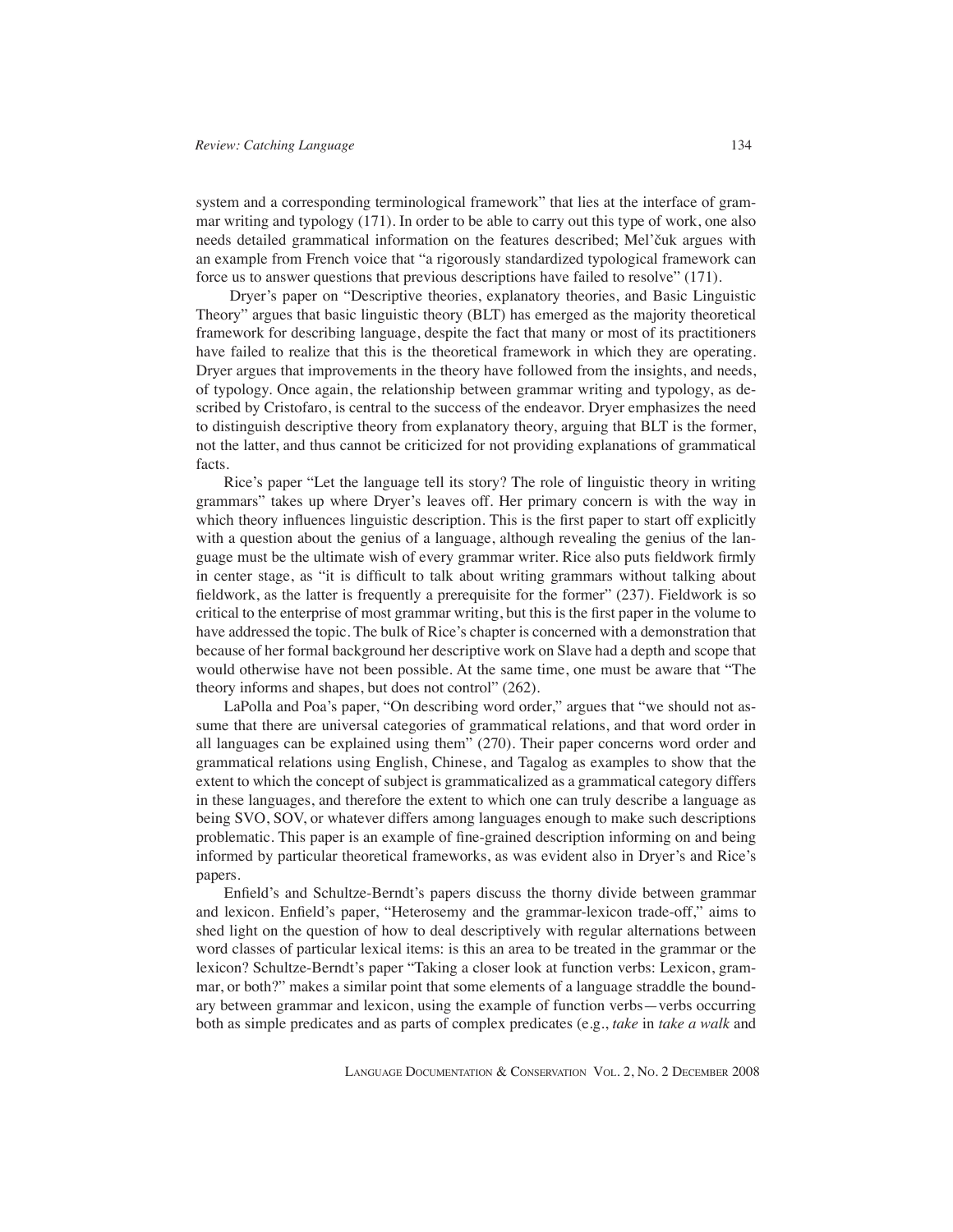*give* in *give a laugh*), thus belonging both in the grammar and in the lexicon. In an interesting section Schultze-Berndt gives a catalog of around forty grammars of languages with function verbs, showing the wide variety of treatments of function verbs in these descriptions.

A further problem with the grammar-lexicon divide, mentioned so far only by Schultze-Berndt, is entirely practical: while grammars are readily written and published, often as part of a PhD project, very few linguists will ever publish a dictionary of the language they have specialized in. A dictionary is generally not considered a suitable PhD topic, and indeed dictionaries often take decades, rather than years, to produce. This means that assigning a particular element to the lexicon rather than the grammar effectively means that it will not see the light of day.

Hellwig's paper, "Field semantics and grammar-writing: Stimuli-based techniques and the study of locative verbs," is more practically oriented, describing how to carry out semantic analysis using various elicitation techniques, namely visual stimuli, rather than relying on, or feeling the absence of, native-speaker intuition.

Amha and Dimmendaal, in "Converbs in African perspective," present a description of converbs in two phyla, Afroasiatic and Nilo-Saharan. The description brings out the morphological, semantic, and functional properties of converbs in these languages, showing similarities and differences in members of these phyla. One goal of the paper is to show how depending on the descriptive tradition of the author describing these constructions, terminology used to describe them differs wildly in different grammars: what the authors call converbs have also been called gerunds, participles, consecutives, constructive mood, short imperfect, conjunctive verbs, serial verbs, medial verbs, and dependent verbs. And of course outside Africa, very similar constructions are called in the Papuan tradition clause chains, the converbs being called medial verbs (Foley 1986). Obviously this terminological minefield hinders comparative work on these languages.

Hilary Chappell's paper, "From Eurocentrism to Sinocentrism: The case of disposal constructions in Sinitic languages," takes up a similar point, showing that differences in descriptive traditions conceal broad similarities in different linguistic areas. Chappell uses disposal constructions to show that whereas Greek and Latin were often role models for describing European languages, Mandarin Chinese has become the role model for describing Chinese languages, with the result that many features present in Sinitic languages but not present in Mandarin are overlooked.

Himmelmann, on "How to miss a paradigm or two: Multifunctional *ma-* in Tagalog," writes on a similar theme. As an example of his major point, he uses description of the Tagalog prefix *ma*- to highlight the different analytical traditions that have developed radically different analyses of this prefix. He highlights the way in which structural regularities can be missed depending on the background and linguistic tradition in which the description is embedded.

Rankin's chapter, "The interplay of synchronic and diachronic discovery in Siouan grammar-writing," deals with the importance of comparative methodology in grammar writing. By way of exemplification, he uses data from Siouan to show the useful role that diachronic analysis can have towards a fuller synchronic description of a language.

Joseph's paper, "The historical and cultural dimensions in grammar formation: The case of Modern Greek," deals with the problems associated with describing a language for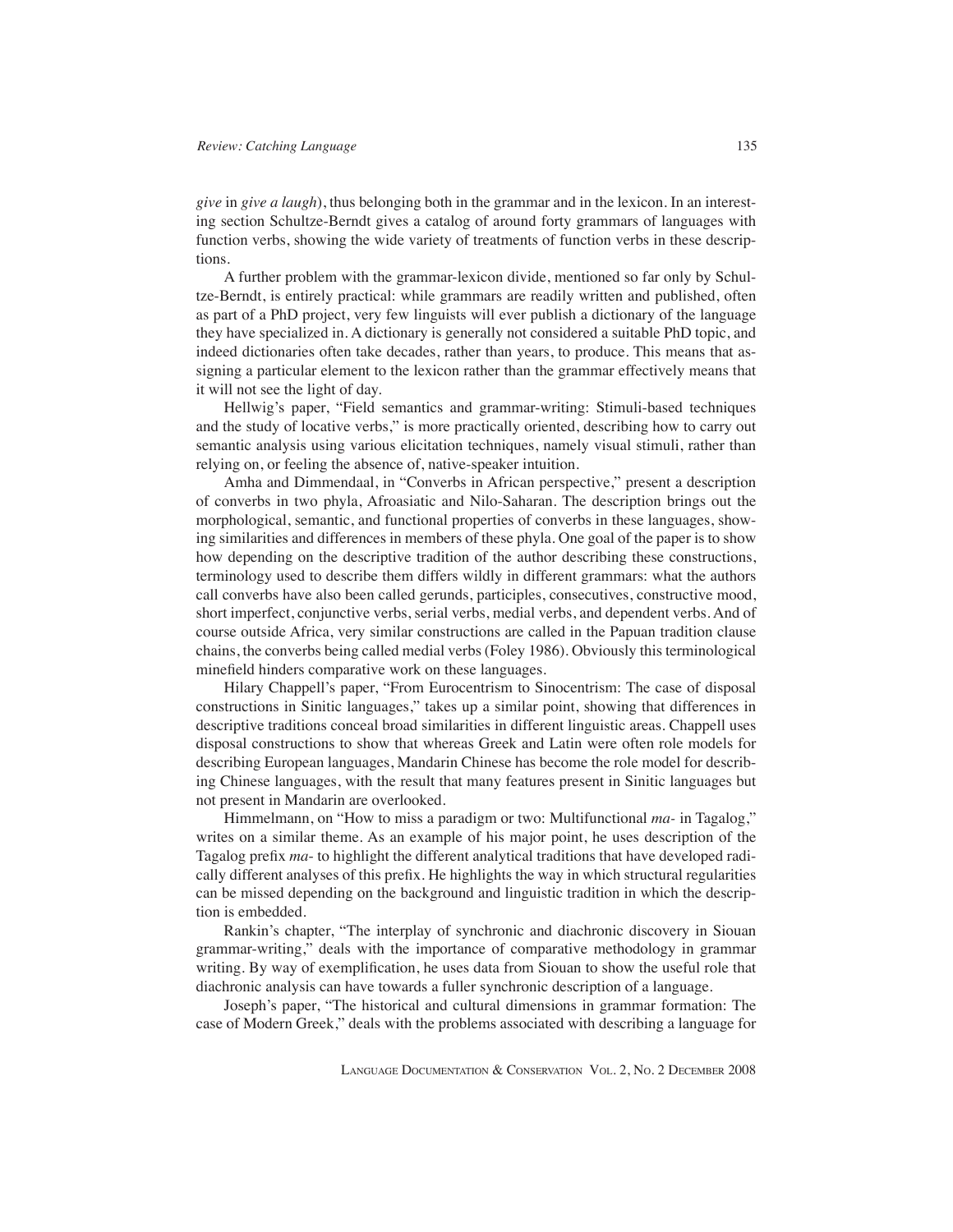which very much information is available—"a state in which there are too many received ideas about the target language that lie before the analyst" (551). How does one produce an accurate description without taking into account, and being biased by, the previous body of work on that language. He takes the opposite point of view from Rankin's on the synchrony vs. diachrony divide, pointing out that if one includes diachrony, "preconceptions are inevitable," while in fact "diachrony should be irrelevant and extraneous to the goal of typology" (551). In fact, "History ... is embedded in current usage and variability" (552). This is probably particularly the case with his example of Modern Greek, which has Ancient Greek, the "800-pound gorilla" always looking over the grammar-writer's shoulder.

Diller, on "Polylectal grammar and Royal Thai," is interested in ethnographic facts that lead to linguistic variation, in particular special registers that, once described together with the standard register, can lead to important insights about the structure of a language. He illustrates this point with an example from Royal Thai versus Common Thai, two registers that differ mainly in vocabulary, but also in some constructions, showing that sociolinguistic register differences can also be critical to an adequate grammatical description.

In the last chapter, "Writing culture in grammar in the Americanist tradition," Jane Hill is concerned with the degree to which authors' theoretical backgrounds inform on their work as grammar writers, in particular their attitude towards the role of cultural description in grammar writing. Hill talks of five ways in which culture can be written into grammar: The first way is by writing in background materials, e.g., in a first chapter or introduction to a grammar. The great Americanist grammar writers Boas, Sapir, and Whorf, who were all interested in cultural anthropology, gave anthropological issues little or no space in their grammars in this way—unlike the Australianist tradition, in which typically an entire first chapter may be devoted to socio-cultural description. The second way of including culture in a grammar is through the use of examples of naturally occurring discourse that inherently illustrate culturally loaded themes and items. The third way of writing culture into grammar is through explicit discussion of "characteristic discourse structures," e.g., idioms. Fourth, attention can be given to the way in which linguistic expression reflects cognitive categories. Fifth, culture appears in grammar through the "internal logic of a language," in which the emergent categories of the grammar reveal underlying organizational principles of a language.

Altogether, the chapters represent a significant body of expertise on the art and craft of grammar writing. If those faced with the challenge take the advice emerging from this book, they will not only need to be historical-comparativists (as Rankin calls for), typologists (as required by Cristofaro), visionaries (for Rice), able to predict the future of various elements of theory (for Dryer), native speakers or part of a team with a native speaker in it (Ameka), and ultimately artists (for Enfield). And of course in most cases, fieldworkers.

The subtitle of the book is *"The standing challenge of grammar writing*. This book engages with that challenge and sets out a strong agenda for the future of grammar writing.